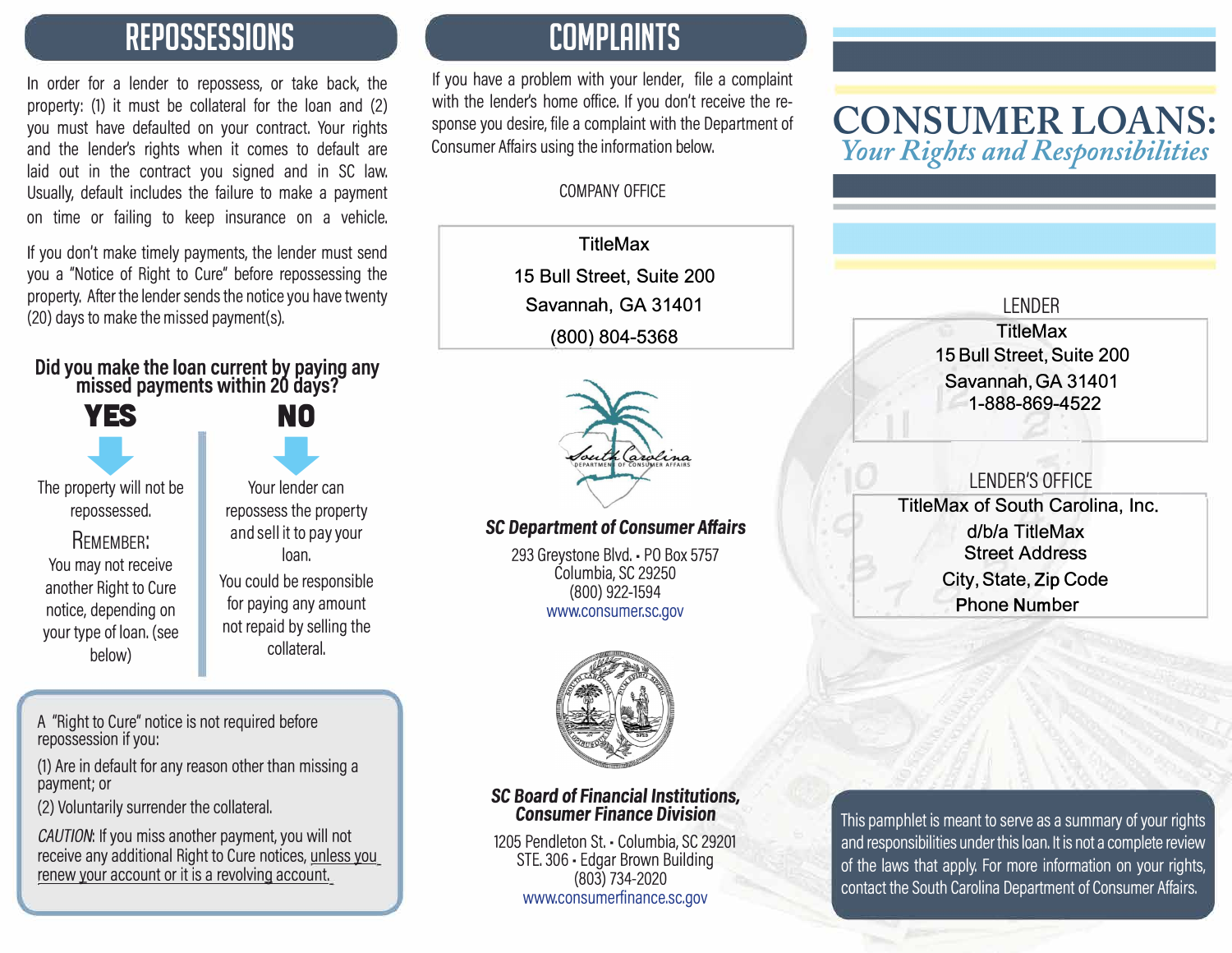# IMPORTANT DEFINITIONS



**AMOUNT FINANCED** This is how much money you are actually borrowing. It includes the cash you get plus any other payments or payoffs of another loan and any type of credit insurance you have purchased.

### **ANNUAL PERCENTAGE RATE (APR)**

This is the cost of your loan stated as a yearly rate. All lenders must calculate the APR the same way so you can compare different loans and determine which is the best deal for you.

### **BALANCE**

The amount of money you currently owe a lender.

### **COLLATERAL**

Items such as cars, boats, and jewelry you allow a lender to have a lien on so you can get credit. **CANNOT** be: your furniture, other than antiques, appliances, radio or television (unless you own more than one), or wedding rings UNLESS the lender finances the purchase of the item(s).

### **CREDIT INSURANCE**

There are several types of credit insurance. Credit Life, Credit Accident and Health, and Credit Property are a few. If credit insurance is purchased with a loan, a policy must be given to you outlining the coverage. To file a claim for benefits on credit insurance, ask your lender for a claim form and instructions on how to complete.

### **DEBTOR**

A person who owes a lender money.

### **FINANCE CHARGE**

This tells you how much the loan costs you in dollars and cents. You may be able to save some money if you pay off your loan early.

### **LATE CHARGES**

If you do not make your payments on time you can be charged a late charge. Ask your lender or refer to your loan papers for details about this charge, including the amount.

### **LENDER**

The person or company to whom you owe money.

### **LOAN RENEWALS**

If you and your lender agree, you can renew your loan. Renewing a loan means you are taking out a NEW loan. You will pay finance charges again. Generally, when you renew a loan of \$1,000 or less, you must be able to receive at least ten percent (10%) of the payoff amount of your old loan in cash.

### **MINIMUM PAYMENT**

The amount of money a debtor must pay a lender to avoid late penalties and fees.

### **REFINANCE**

Replacing an older loan with a new loan that may offer better terms.

### **REPOSSESS**

When a lender takes collateral the lien is on - with or without a court order.

### **TOTAL OF PAYMENTS**

This is how much you will pay for your loan if you make all payments as stated in your contract.

## WHAT A LENDER CAN'T DO

- Threaten use of force, violence or criminal prosecution against you.
- Contact you at work if you or your boss told them in writing not to do so.
- Communicate with you before 8:00 am or after 9:00 pm (without your permission).
- Tell anyone not signed on the contract that you have not paid.
- Put a notice about your debt on your door (unless it is sealed in a plain envelope).
- · Swear or curse at you.
- Have money you owe taken out of your pay, or threaten to do so.
- Communicate with you many times in a short period of time.
- Pretend to be an attorney.
- Contact you if you are represented by an attorney and the lender is aware of this, unless the attorney fails to respond to the lender.

 $\blacktriangleright$  If you do not want a lender to contact you, send them a letter, certified mail return receipt requested, asking them to stop. Beware, that stopping all contact with the lender may force them to take legal action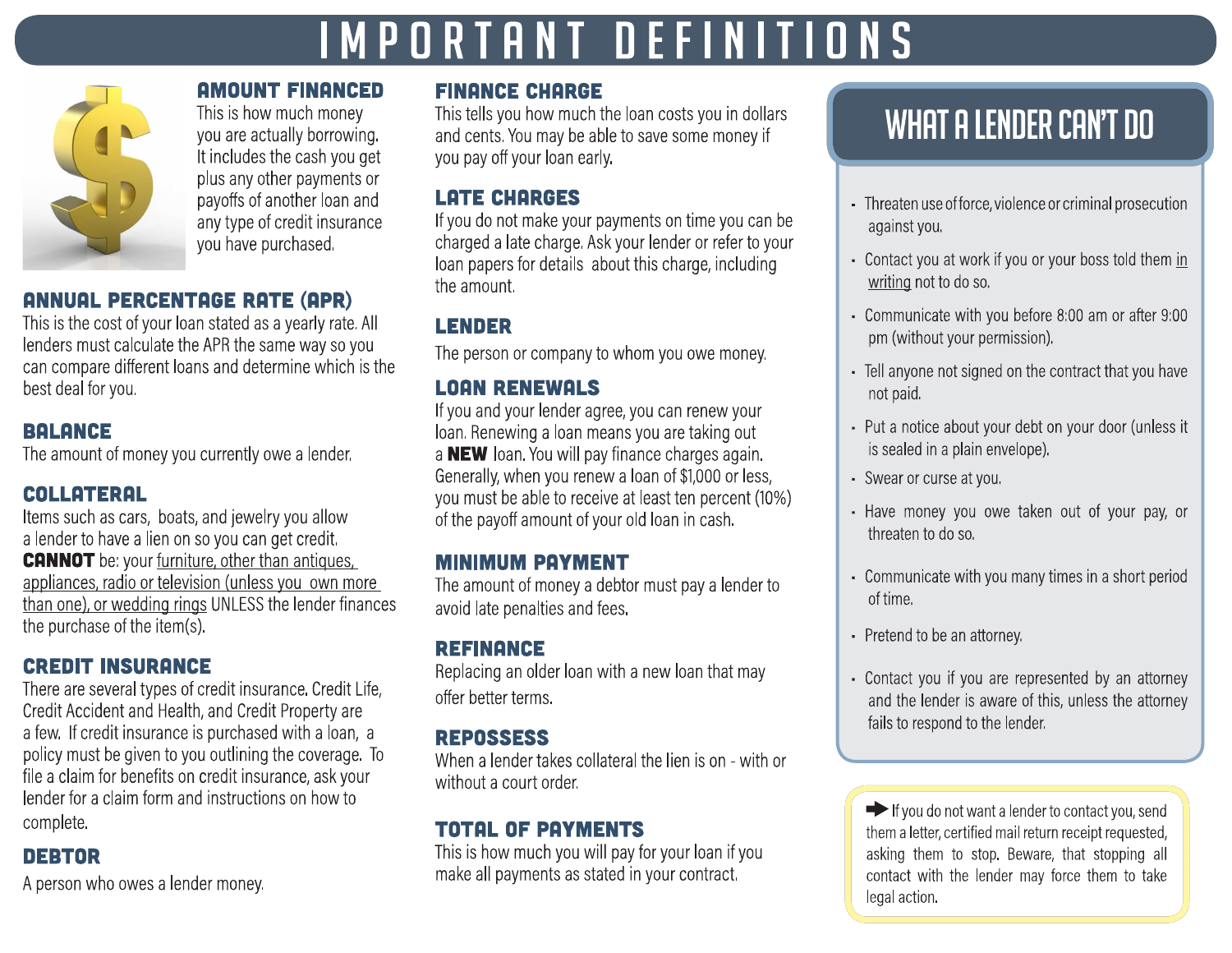### **REPOSSESSIONS**

In order for a lender to repossess, or take back, the property: (1) it must be collateral for the loan and (2) you must have defaulted on your contract. Your rights and the lender's rights when it comes to default are laid out in the contract you signed and in SC law, Usually, default includes the failure to make a payment on time or failing to keep insurance on a vehicle.

If you don't make timely payments, the lender must send you a "Notice of Right to Cure" before repossessing the property, After the lender sends the notice you have twenty (20) days to make the missed payment(s),

#### **Did you make the loan current by paying any**  missed payments within 20 days?

**YES NO** 

**YES** NO<br>
NO<br>
berty will not be<br>
Your lender can The property will not be repossessed.

REMEMBER: You may not receive another Right to Cure notice, depending on your type of loan. (see below)

Your lender can repossess the property and sell it to pay your loan. You could be responsible for paying any amount

not repaid by selling the collateral.

A "Right to Cure" notice is not required before repossession if you:

(1) Are in default for any reason other than missing a payment; or

(2) Voluntarily surrender the collateral.

*CAUTION:* If you miss another payment, you will not receive any additional Right to Cure notices, unless you renew your account or it is a revolving account

### **COMPLAINTS**

If you have a problem with your lender, file a complaint with the lender's home office. If you don't receive the response you desire, file a complaint with the Department of Consumer Affairs using the information below.

### COMPANY OFFICE

**TitleMax 15 Bull Street, Suite 200 Savannah, GA 31401 (800) 804-5368**



### SC *Department* of Consumer Affairs

293 Greystone Blvd. • PO Box 5757 Columbia, SC 29250 (800) 922-1594 www.consumer.sc.gov



#### SC *Board* of *Financial Institutions,*  Consumer Finance *Division*

1205 Pendleton St. - Columbia, SC 29201 STE. 306 • Edgar Brown Building (803) 734-2020 www.consumerfinance.sc.gov

### **CONSUMER LOANS:**  *Your Rights and Responsibilities*

### LENDER **TitleMax of South Carolina, Inc. d/b/a TitleMax 15 Bull Street, Suite 200 Savannah, GA 31401 (800) 804-5368**

### LENDER'S ---------, OFFICE

**TitleMax of South Carolina, Inc. d/b/a TitleMax** 

**www.titlemax.com** 

This pamphlet is meant to serve as a summary of your rights and responsibilities under this loan. It is not a complete review of the laws that apply. For more information on your rights, contact the South Carolina Department of Consumer Affairs.